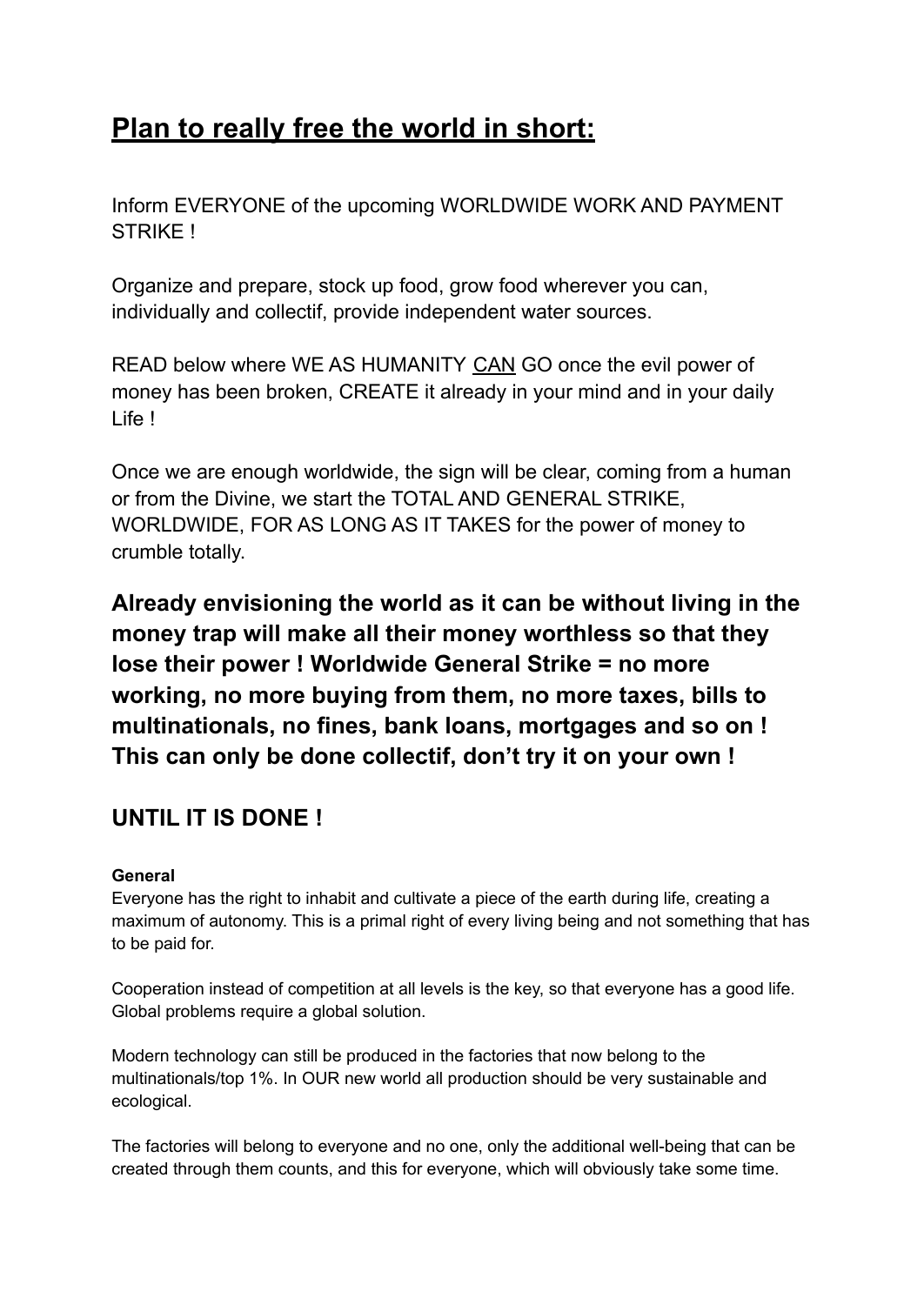The intention is absolutely that everyone on the entire planet should be well off. We can use the robots the elite already have in place to replace almost all human labour, since they are more profitable. Let's let them do the work to a great extent and for everyone's benefit instead of profit/money of the current owners.

By turning the factories into ecological and really sustainable production facilities, everyone will in time have replaced or acquired everything with the sustainable necessities, from then on, the factories hardly need to run since the demand will almost completely collapse. So the supply of raw materials, energy consumption, transport, pollution, emissions, etc. will drop automatically too.

Consequently, the same happens with all suppliers. Which is not a problem, when producing is no longer a matter of making money.

Given that everyone can live for free somewhere and collectively and/or individually provide for primary needs, necessities from the fully automated factories and energy, internet and waterplants are free, no one needs money. Who takes on which task within the big picture will be decided free and naturally, based on the need for it, the passion for it and the desire to do it.

Few things give so much satisfaction as doing what you love and feel like doing and by doing so serving your community and, by extension, the entire world, if it concerns for example an idea, knowledge, insight or technique.

Everyone can also exchange things, it's just a matter of agreeing together, literally everything is allowed and nothing is required. The only thing no one is allowed to do is to inflict any harm or any damage. Thus respect Natural Law.

If harm is done anyway, the person will have to deal with the second part of the law, being the "take no shit" principle. This must, of course, be in proportion to the offense. Everyone must know that there are consequences for violation of the Natural Law, that no one will take shit from another and will always react as appropriately as possible according to the own best insigth, in any situation that arises.

All people will have plenty of time for things like self-development, to provide for themselves all that can be done locally. That could be a vegetable garden, individually or collectively, offering training or services, e.g. a B&B, creating a distribution point for goods, whether from factories or not, where anyone can bring and/or pick up goods. Or open a catering business because you love the many social contacts. Or organize festivals, or whatever someone wants and can get done.

The idea is that everyone always has TRULY enough / an ABSOLUTE maximum of time to develop the inner self, enjoy life, family, clan, travel etc. - all that life on earth is really meant for.

Private goods that people now own will of course remain their own, just as durable free goods that will gradually replace them will be theirs. Everyone also keeps their own house and land, can exchange them if desired or move into another one and thus make their former place available. People who now for example have several properties, obtained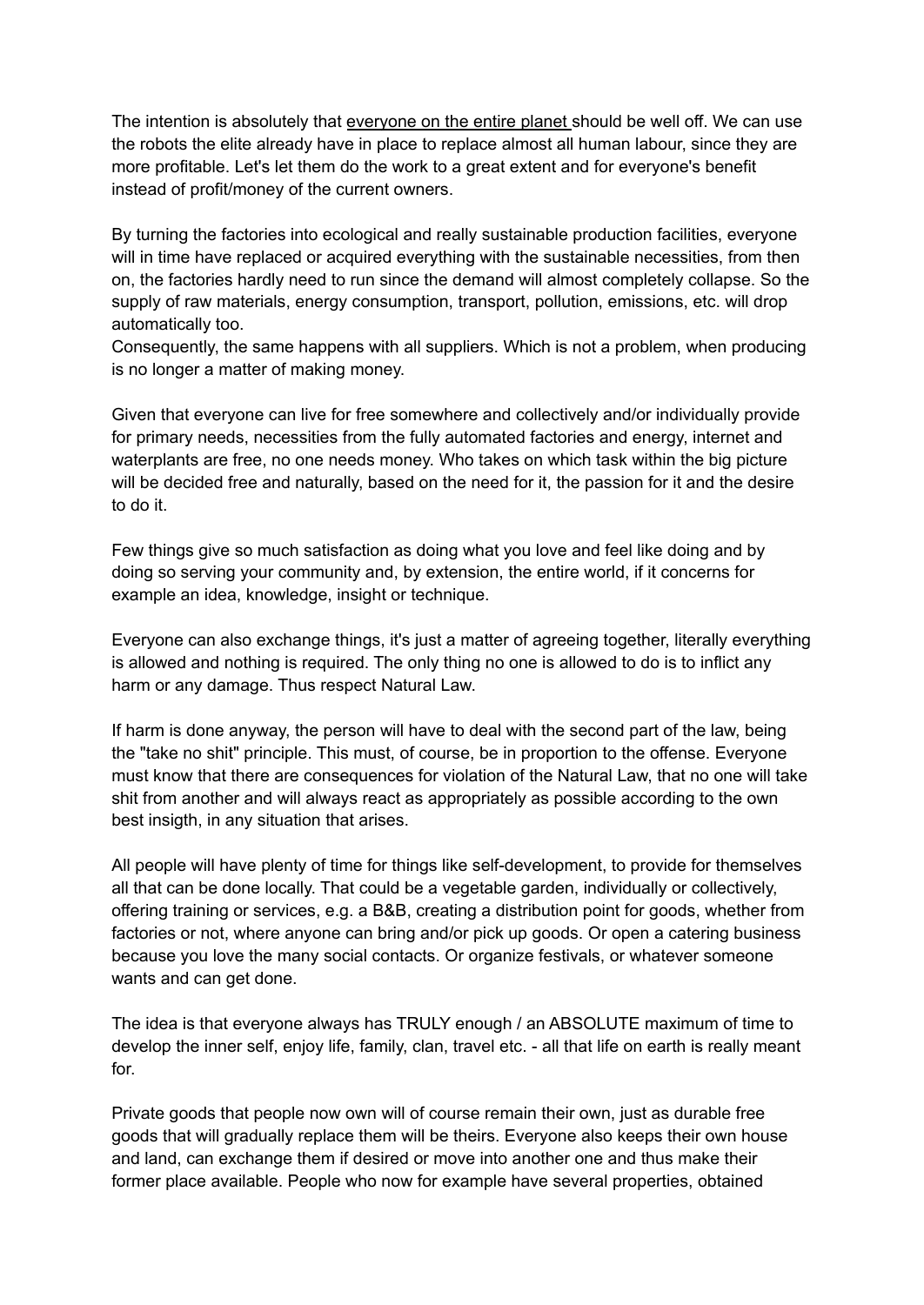through hard work, e.g. to give a house to each of their children, or have a second home can also keep it, it is absolutely not the intention to take something away from ordinary, honest people, we want everyone to step into Our Wonderful New World with a good conscience and do things from the heart, that is not possible when you force them to give up their hard-earned property, whatever that may be.

Large investors and investment companies that own property as a profit model will be stripped of this property; it will be put at the service of the collective. A system to ensure this in a fair manner is already in place, and of course, as with everything, it can always be adapted if it appears to be lacking at some point.

Existing utilities and fuels will of course also be free, and gradually be replaced by real green energy, think for example cars on air instead of fossil fuel and other existing technology which had been kept from us now for profit reasons.

#### **Production**

Think e.g. of building blocks, car bodies, fabrics, shoes, etc. from hemp, the seeds which also make excellent animal feed or can be pressed into oil. All those who cultivate it, on a large or small scale, keep the part of the plant they cultivate for and give the rest to those who process it. So the chicken farmer will only be interested in the seed and the fabric weaver or the brick maker only in the fiber.

The factory can work fully automated, using the current generation of robots developed by the elite. Sustainability, the absence of commercials which pushes people to buy all the time, no longer having to fill up the emotional gap provoked by a life as moneyslave with the short and superficial joy of a new purchase will replace artificially created need for actual need.

The limited human labor that will still be required can be done by those who find a passion to make, develop or provide just that. Factories can also be shared with people from other regions, it suffices to make an online planning accessible to everyone, where everyone reserves the still available periods/days and to make sure that everyone knows how to operate them, with today's technological automation this cannot be a problem. Everyone will automatically take care of it, since everyone benefits from the good functioning of the production facilities, everyone needs things from them now and then. Happy people don't destroy out of social frustration and won't want to be known as the one who deliberately messed up for everyone.

These are things that people can all agree on themselves, which is the most convenient for everyone and whether for example a region needs its own production site of anything, given that the things produced will be very durable and also re-used where possible, at a certain point they will almost only need to be produced for demographic growth.

Only food and beverages must be produced constantly. Handicrafts, arts and crafts and so on can be exchanged according to one's own needs and views.

Fruit, nut trees and bushes can also be planted everywhere in streets, flower beds etc., so that there is always seasonal fruit for every passer-by, every bird and other animal to pick,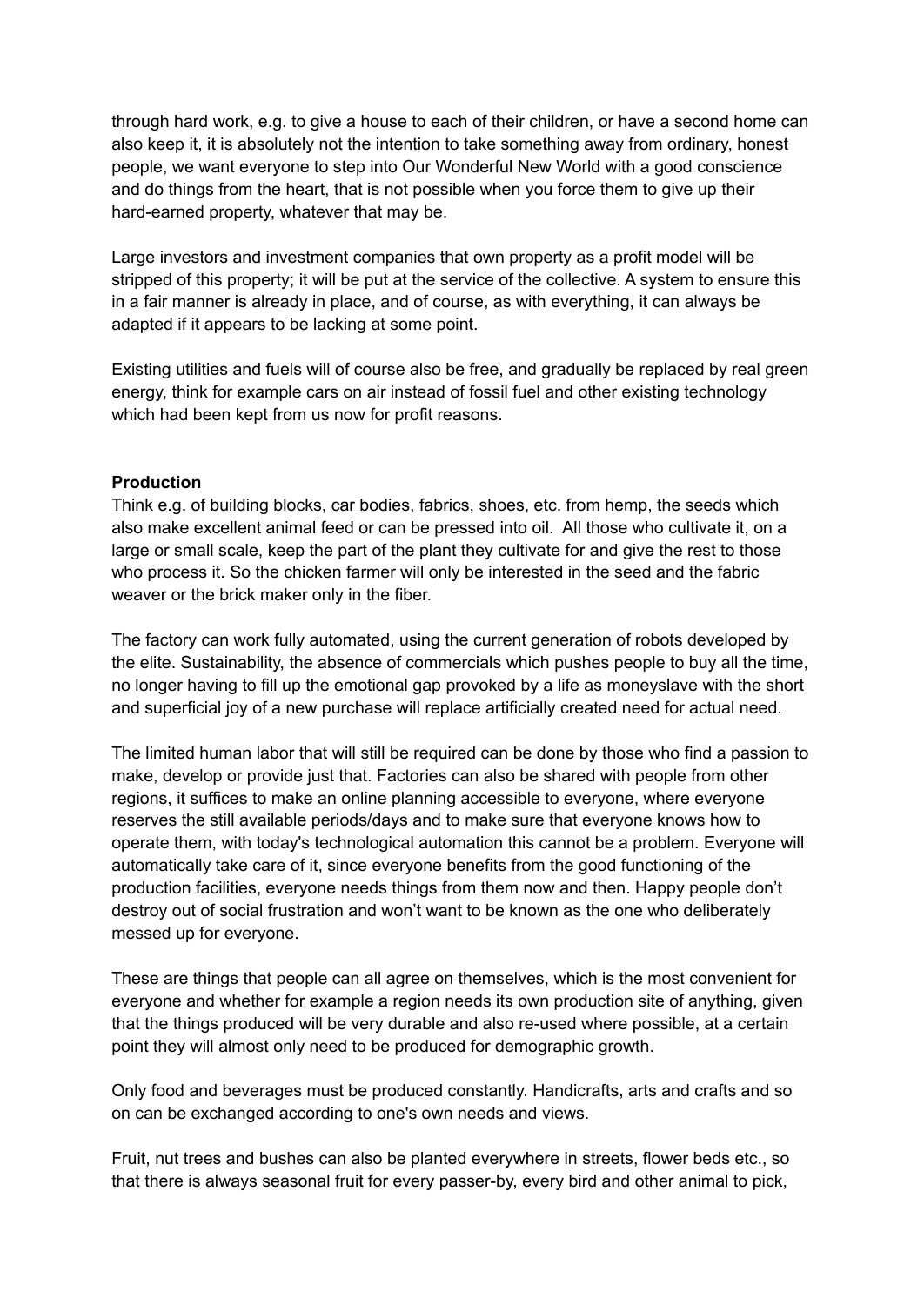they too need some help to recover from the pain that is inflicted on the entire planet in the name of profit.

## **Create as much abundance as possible of all good things everywhere!**

All knowledge, new technology or ways of doing things better within these basic principles can be made available to everyone through an online platform, open and transparent, so that everyone can benefit from making everything as good as possible for everyone everywhere. Like everything else, this is non-binding.

The high-tech devices that these factories produce such as robots, means of transport, electronics, electro must also be transformed as much as possible into sustainable and ecological products, all this always with a minimum of human and purely voluntary labor.

Brands are logically a thing of the past, since they exist only in the function of commercial and therefore competition-based trade. At best, they can still be an indication of a certain type of product.

In order to avoid the tendency that will undoubtedly arise in some people to be the first to appropriate existing and very exclusive goods from the free factories, which would lead to great discord, I propose to raffle off all real luxury goods that have already been produced among those who want them, everyone may choose one item for which they want a chance, if there are any left over, the procedure repeats. In this way, everyone has an equal chance of getting everything and no one has to be angry with anyone else who has not yet mastered greed or avarice. Or they can also be kept so that people can choose an item as an extra reward for something,like for a special merit, for which people can be nominated online and then others can vote for them if they agree with their nomination. Everything is possible, it just depends on what we really choose together democratically.

The factories that produce pure luxury goods will not be restarted until there has been a thorough joint reflection on what we want to do with them. Important is that everyone has first and foremost everything that is needed, such as food and drinks, washing machines, basic kitchen appliances such as refrigerators, cooking stoves, sanitary supplies, building materials, basic furniture and the transport of these goods, distributed according to need. Someone with e.g. a working refrigerator, doesn't immediately need a new one, especially since it will take some time to produce everything in a truly sustainable way, it is wise to provide non-durable products only where there is an real need, and to wait with a new "purchase" until ecological and sustainable production can start-off.

# **Law enforcement**

Many of today's generation of law enforcement officers have committed crimes against humanity at the behest of the (local) perpetrators, some even with joy. Needless to say, they should be immediately removed from their posts and stripped of their weapons. If they commit from now on to respect Natural Law, they can be released until they have to explain their former actions. When their duties have played an important role in making possible the things that were to lead to The Great Reset, they should be imprisoned awaiting trial.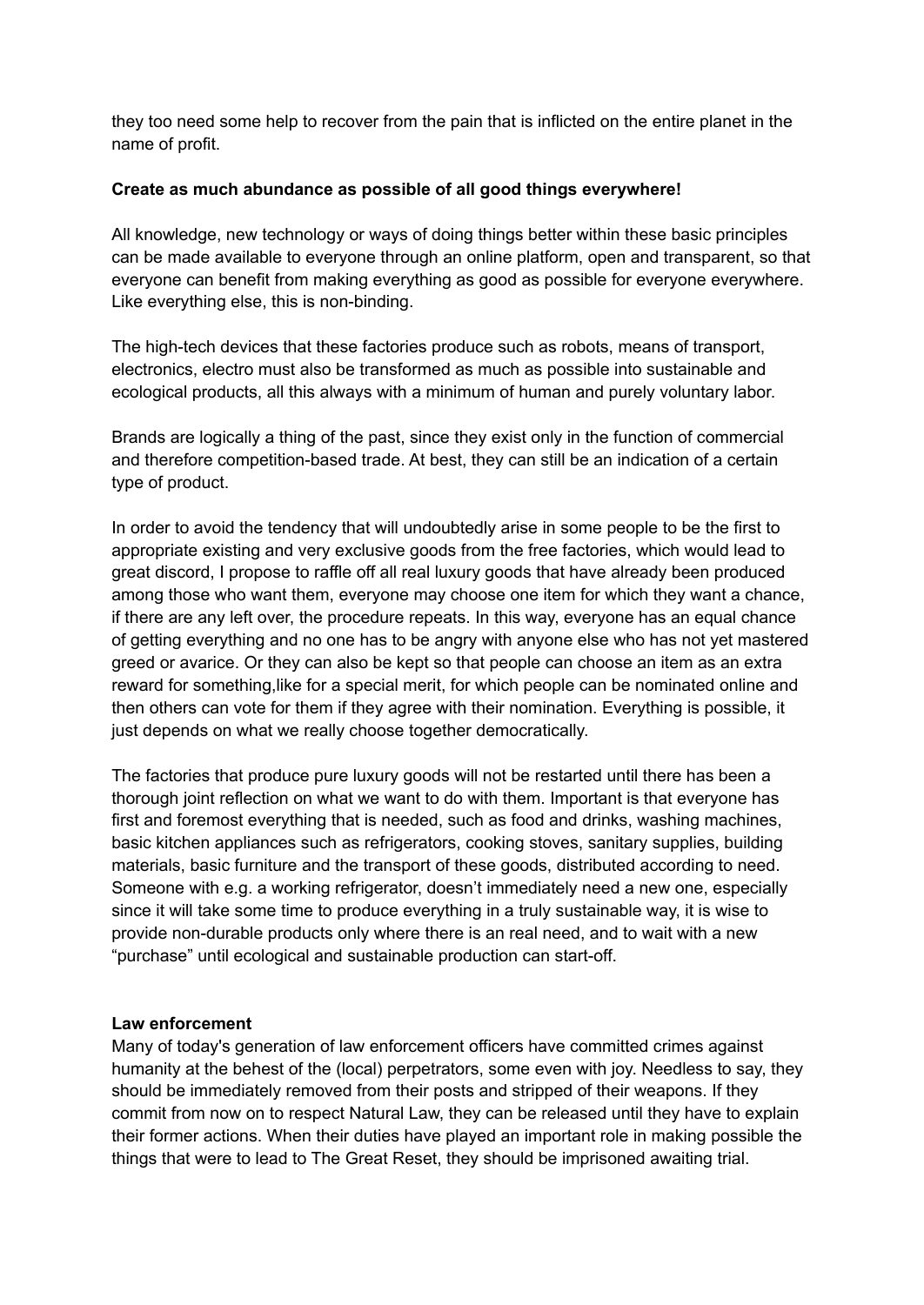Those who have remained in office and didn't commit crimes and honest police and military personnel who have resigned due to dissatisfaction with the current situation are asked to first and foremost arrest all known perpetrators and to maintain public order during the transition period, i.e. to apply Natural Law. (Everyone is completely free as long as they do not harm anyone, including collectively or other people's property. It's to be expected that not all people are immediatly in a natural state of respecting natural law.)

# **During the transition period, all perpetrators must be apprehended and locked up according to their importance, their share and their responsibility for the crimes committed against humanity, top down.**

The perpetrators must be locked up in existing prisons, where places can surely be freed up if we release everyone who hasn't committed a violent crime. In addition, the perpetrators have built large additional prisons and concentration camps all over the world, which are now called quarantine camps, or FEMA camps, which can now be used for themselves. And if that is not enough, old fortresses can be used. The prisoners will be given raw basic food and access to cooking facilities, so that they can cook their own food and maintain their "home", with surveillance only from the outside and further on with cameras. It's up to us, all together, to debate on how we see prisons in Our Wonderful New World but we have to go with what we have to start with.

It is also to be expected that there will be people heavily in shock who will exhibit confused behavior; if harmless, offer help, otherwise lock them up separately for criminals so that an appropriate solution can be sought to help them. There will also be people who are not yet able to respect Natural Law, it will take some time before the whole of humanity is ready for and used to it. Everyone has the right to defend themselves on every level, with all means necessary, all in a natural human relation to each other. So from now on, we will largely be maintaining order ourselves.

# **The poles, lighting and buildings equipped with particularly harmful and life-threatening technology such as what I will call here 4+1G should be dismantled as soon as possible.**

#### **Transport** - some ideas already

Of course, there will also be cars, no longer to get stuck in traffic jams every day, for since the concept of labour is free according to need, personal judgment and own evaluation of the necessity for it. Of course it must be possible to move around if you want to, to transport things etc., (as far as that will not be possible with the driverless trucks for example). Those who for whatever reason often want or have to be on the road will want their own means of transport.

And those who think that they use a car (or anything else) too little to have one permanently in use themselves, they will be happy to share one with neighbors, the neighborhood, etc.. People must decide for themselves whether they need one of something themselves or whether a share is enough to cover their needs.

Common means of transport, including aviation, can also be retained and developed according to opportunity and need. Those with the skills and the desire to operate them can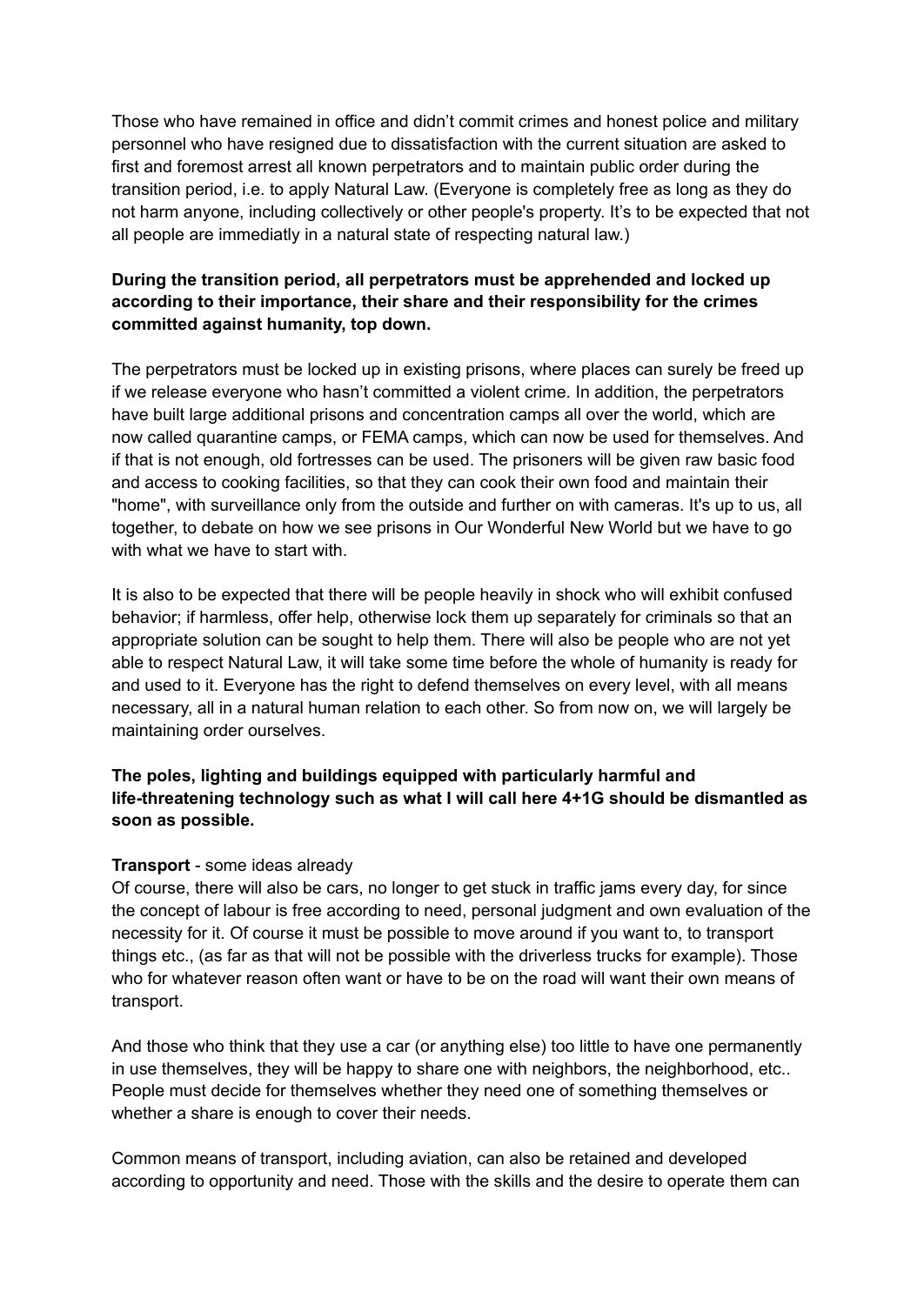commit themselves to doing so at the times they see fit, by registering on the online platform, so that passengers can also see where and when which means of transport is available and reserve a seat. If one is not available, they can let it be known when they would like to go where, and if enough people join in, it can be put into action, pilots do like to spend lots of time in the sky anyway. Airplanes can also fly quasi automatic, but it is obvious half empty flights are a crazy thing to do, so either adjust the size of the plane to the number of passengers for a flight or wait for a flight to take place until it has enough passengers. There will be enough pilots once the training for it is free and there are no more business flights. Pilots will train each other up and have to provide only a fit to fly certificate and aviation permit that proves their skills.

#### **Industrial food and beverages, cleaning and care products**

Everything must be non-toxic and ecological, both in production and in use. No harmful additives or basic raw materials are allowed, crops may no longer be grown with artificial fertilizers and glyphosate, only bio.

#### **Medical sector**

In the same way, the medical sector can and should be reconsidered, no longer as a link in a business model of making people ill through poison in food, drink, medication, cleaning and care products, glyphosate, chemtrails, harmful radiation and so on, in order to sell them even more pills.

Under Natural Law the causes of many diseases will be removed, so that we can go back to nature for healing as much as possible, because Mother Nature has provided for each disease several healing plants, which is by the way just traditional medicine and botany, not what they have made people consider normal the last 150 years! Undoubtedly there will also be people who will apply and pass on this knowledge, just as surgery must remain a possibility if necessary, that too is an art that can be performed by those with the passion and knowledge for it and who will thus contribute to the greater whole. This labour can either be exchanged, surgeons, assistants and caretakers for instance also need food and other stuff, and probably preferably not all from industrial production, so one can agree on e.g. a weekly pie, soup, etc. for so long, help with chores or construction, clothing, pets, animal care, art, etc., or just be filled in for free, because the need for it is there and that is what they can and like to do to contribute to their community. Everyone's free to make any arrangement !

What we know today as medicine may continue to be produced if the necessity, efficacy and non-harmfulness of it can be independently demonstrated, if not, an alternative must be found that does meet the highest ethical standard.

Given that the constant poisoning of people has stopped, after a while people will naturally be much less sick and will only need emergency medical care. See also further under Care.

#### **Education**

In the old world, schools turned out to be indoctrination-institutions and disguised kindergartens where also every free thought and self-being was suppressed.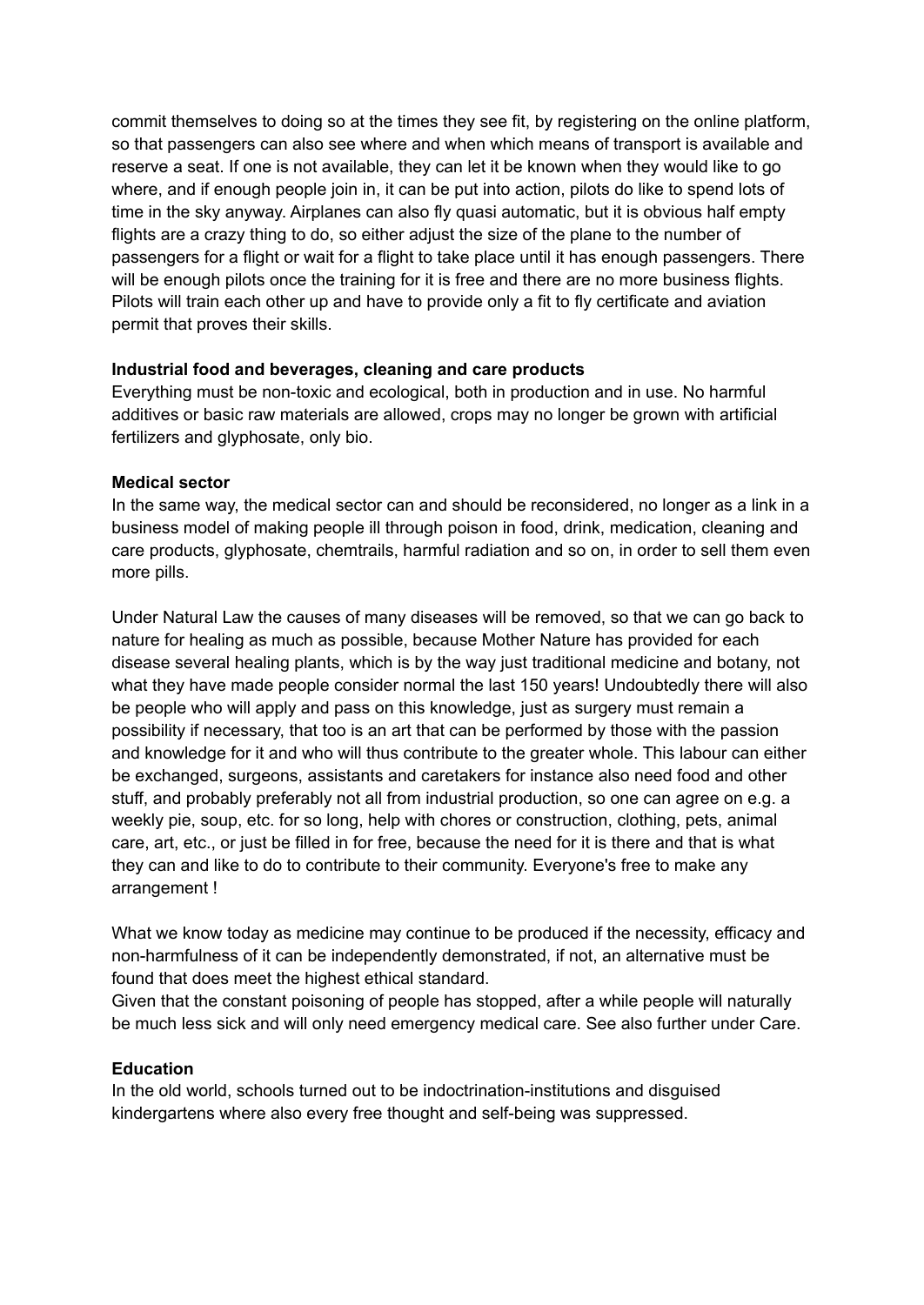In OUR Wonderful New World it can be agreed by DD (direct democracy) what should be basic knowledge in addition to reading, writing and math, everyone can make proposals and argue why something should be part of the general basic knowledge.

In agreement with the parents, it will be determined who will participate in which lessons until the children are big enough to make these decisions themselves. Class schedules can be drawn up and consulted online, e.g. from that to that date/time in that place classes or workshops etc. will take place on that subject. If the number of places are limited, one can ask for a reservation. Lessons can but don't have to be given in the current school buildings, they don't have to be 4 or 5 days a week either. The offer comes from anyone who feels called to pass on certain knowledge. Professionals in all kinds of fields will also be happy to share their knowledge, as they are always fascinated by their subject and happy to pass it on so that the knowledge does not die with them one day.

The basic and general knowledge can be given by those who now work in education out of a passion for teaching, not all of them work in education just because it offers job security and lots of paid holidays. It will simply be their natural contribution to Our Wonderful New World. They can also take turns surely there are many parents who would be happy to do this for a few hours or days a week.

Parents who master a craft can invite people of the ages they deem suitable to come and learn it with them while they do it.

Taking lessons, learning, should never be compulsory or forbidden for anyone.

What really should be common knowledge should be agreed upon by open debate followed by direct democracy, I already propose to teach people the real nature of things, e.g. about what Love and truth are, but also what evil is in all the forms and appearances, and what to do when confronted with it.

Because it always starts with something small and who gets away with it learns that it can be repeated, who however is immediately whistled back, learns it soon of its own accord, a child that experiments with lying learns very early that that is not a such good idea when the lie is written on its face and consequently it gets a double problem, namely "punishment" for the doing and "punishment" for lying. Moreover, being busted creates shame, after a few times the child will learn that lying is really a stupid idea, you can better be honest if you have done something wrong, that indicates insight and is appreciated. For adults it's the same.

#### **Distribution of real estate**

Anyone who has a home and wants to change it can if wanted make this known on a public platform and, if desired, exchange it with someone else. By definition, anyone who moves into another empty home will free up the current one for someone else. Houses that are (or will become) empty should always be made available to people in the area first, so that everyone can easily continue to live close to family if they wish. If there are several candidates for a house, it will be drawn by lot. Needless to say, this only works well if everyone leaves every home or building etc. tidy for the next one. Don't do anything to someone else that you wouldn't want to be done to yourself.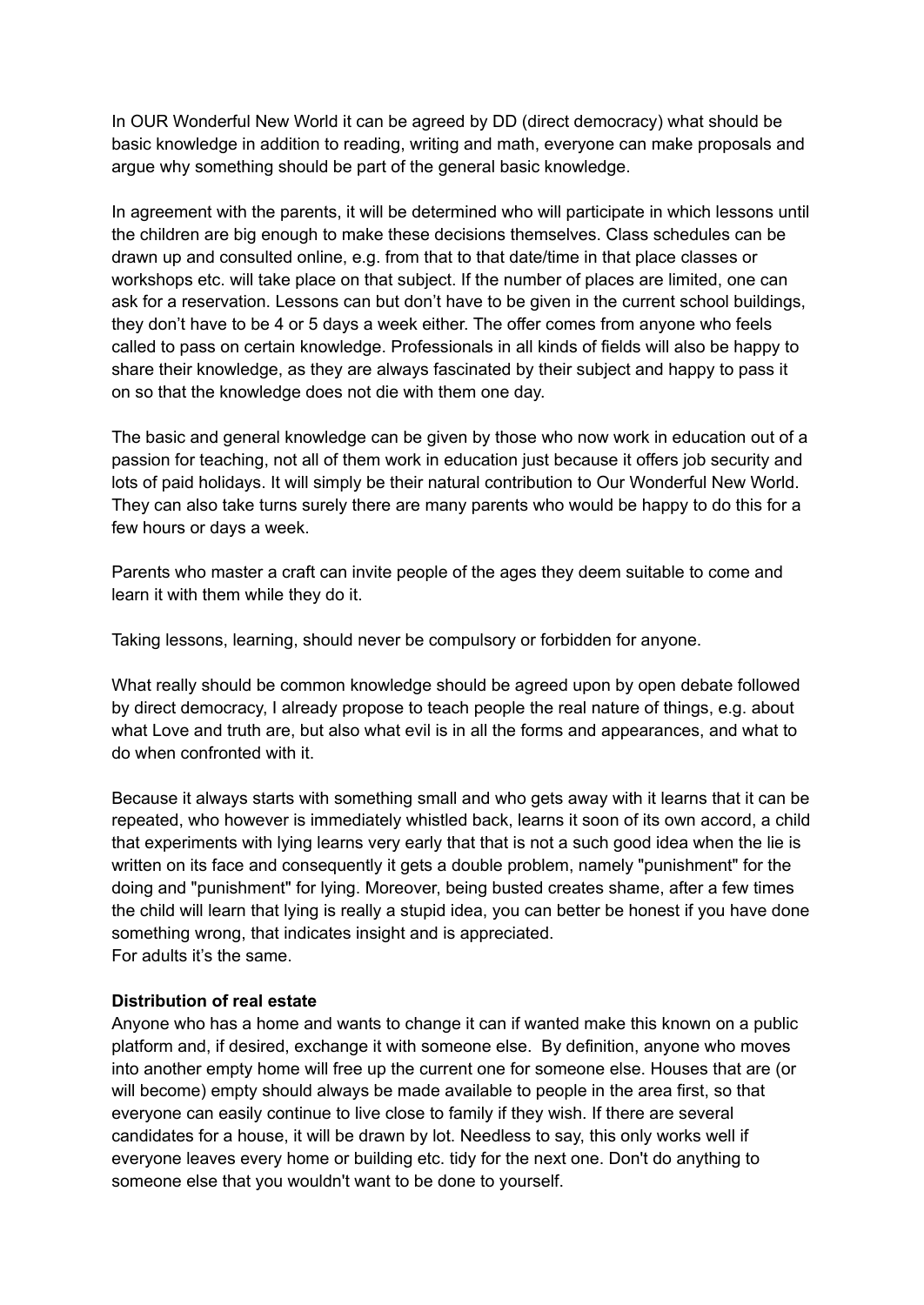Office buildings can now also become homes, all real estate of the multinationals (excl \*) that lose their current function anyway get any new function, as it suits, but with housing as a priority since that's a primary need. Public buildings remain public, but then in the real sense, buildings for collective or individual large and temporary projects.

For the time being, it is better not to cut on any new land, so to preserve nature as much as possible until we have been able to take stock of everything, to see what is necessary and what is possible. This with the exception of farmland, because all food must be grown as locally as possible (grow independent food must be done already now, so that the elite that also almost completely controls global food production loses power there too, starvation of the enemy is also an old war-trick ).

(\*) The houses, art objects, etc. that are in the possession of the perpetrators belong to the world community, they are collective heritage that must serve to teach and demonstrate everything about what happened to all future generations. So these must not be appropriated or damaged by anyone, except when necessary to gain access to catch the elitecriminals of course. They will become museums from which we, as humanity, have important lessons to learn.

#### **Legal**

Every suspect of a violation of Natural Law that is serious enough (\*\*) to make punishment or removal of free society necessary, has the right to a correct and transparent process, this can be done through AI by entering all the parameters, so that punishments or decisions will always be objective. Per DD (direct democracy) the peoples themselves determine what punishment they find appropriate for what crime, I am thinking of what in my opinion are capital sins (\*\*), namely paedophilia, murder, rape, theft, violence, deceit, like the deliberate creation of false perception frameworks by means of trickery and lies, that sort of things. If a convict believes that he has not been properly convicted by AI, he can apply for a human judgment.

After the judgment, perhaps ask each offender what punishment they think is appropriate for their crimes. It would be learnfull to hear their answer.

It can be included in the choices within which, through DD (Direct Democracy), their punishment will be determined democratically by each of us. Maybe we should also rethink the prison concept, like giving them a huge place of their own, all together, where they can live freely and independently within the borders of that complex. It would bring light in dark souls where prison cells don't. It's all open for debate !

I understand that there are people who are or will be outraged once they fully realize the extent of the crimes perpetrated by the criminal globalists, and that some will want to take violent revenge. But this is not a good idea, for the following reasons:

- The best way to protect all future generations from people who plan such things over generations, is to learn as much as we can so that any insight can be passed on.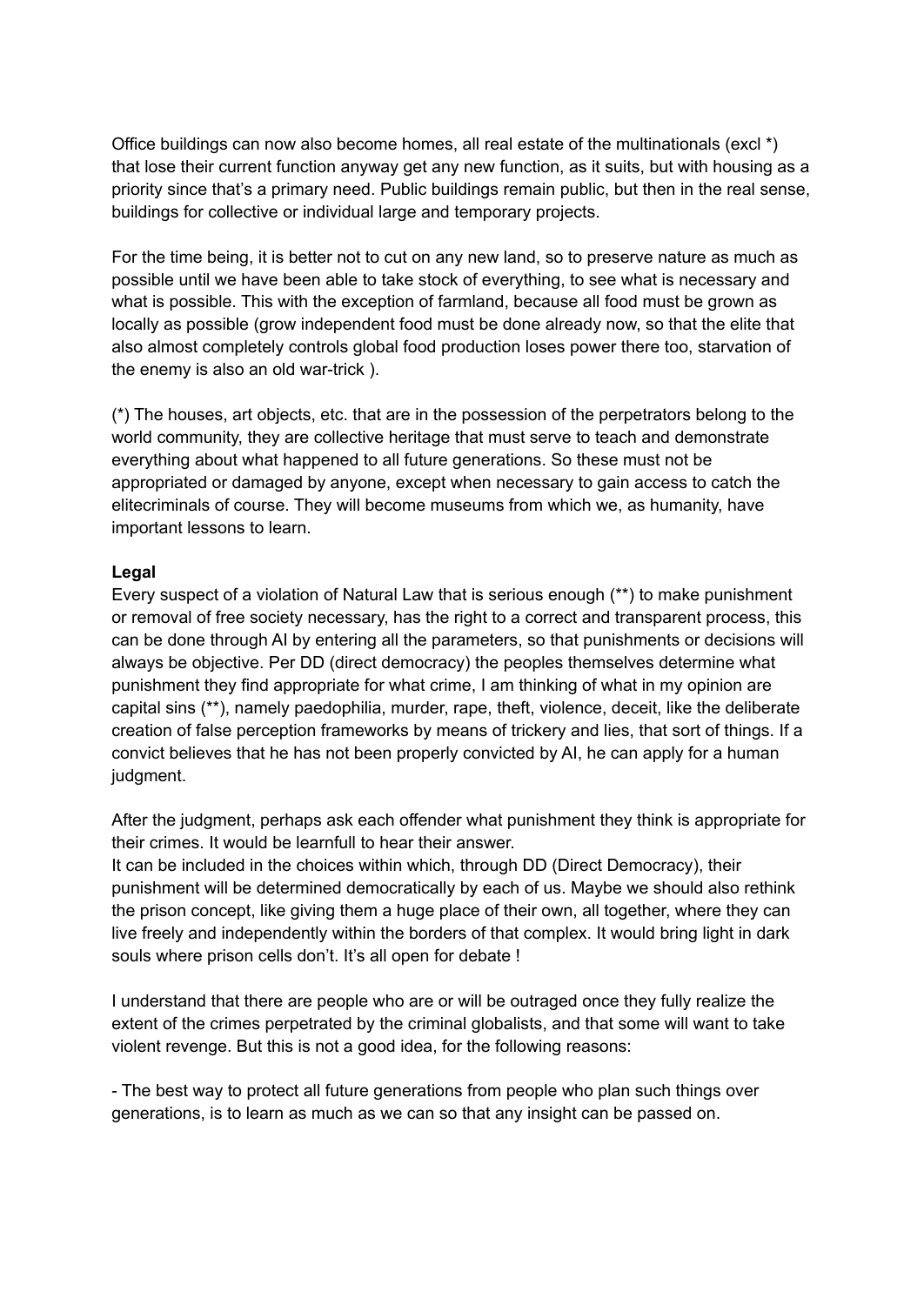- It is also extremely important that we, good people, consider every step of this whole process that we are going through collectively carefully and always choose the best possible outcome, also in the long run. That sets the tone for OUR beautiful, free New World!

- Karma really exists, both within one life and within several lives, through reincarnation, because EVERYTHING is created from energy, pure energy, and everything has consciousness and a soul, that is what is immortal, the elite knows this, that is why they have made us believe through secularization and indoctrination that this is bogus, one of the many, many lies throughout time. So if we want these very dark souls not to be able to reincarnate in that awful capacity and then do evil all their lives again, we have to try to make their souls evolve towards the light as much as possible before they leave their bodies. That will be quite an exercise but no try, no gain. We can only do our utmost on every level to help save all future generations from misery. And for our own individual and collective karma, it's also always better to do the best we can of course.

If the only universal law is Natural Law, then everyone must always measure their own actions and those of others against it, whatever does not violate it is allowed. What the punishments for offenses should be, people, natural regions etc. must decide for themselves together, debate about it, followed by a decision by means of direct democracy (DD). People of all countries can also choose to make certain punishments for certain crimes universal. The preference should always be to make people see and truly regret the error they made rather than just punish them.

Personally, I would also keep the traffic rules as we know them internationally for the sake of convenience and safety, but not in an exaggerated way as nowadays in lot's of countries, just the main stuff.

#### **Cattle breeding and fishing**

Eating fish and meat is not wrong. People are omnivores, and some have a greater need for animal protein than others. The one eating the other keeps it all in balance, it's foreseen that way, and any physical death is a step in that soul's evolution.

What is wrong however, is industrial livestock farming, keeping animals stuffed up in cages or hallways, with only artificial light and artificial food, such as fishmeal for pigs, while a pig would not normally catch fish, so it is not on the natural menu. Newborns being removed from their mothers…

And then there are the cattle transports and the passage to the slaughterhouse... It must be an absolute horror. Being transported to an "animal Auschwitz" and listening to the fear and death cries of your fellow animals while you wait for your turn...

Or scampi and other seafood, salmon and other fish, which are bred in ponds far too many together, making them sick, and against which they are preventively given masses of antibiotics and other harmful chemicals. Also very healthy for the consumer. NOT !

This is all very wrong.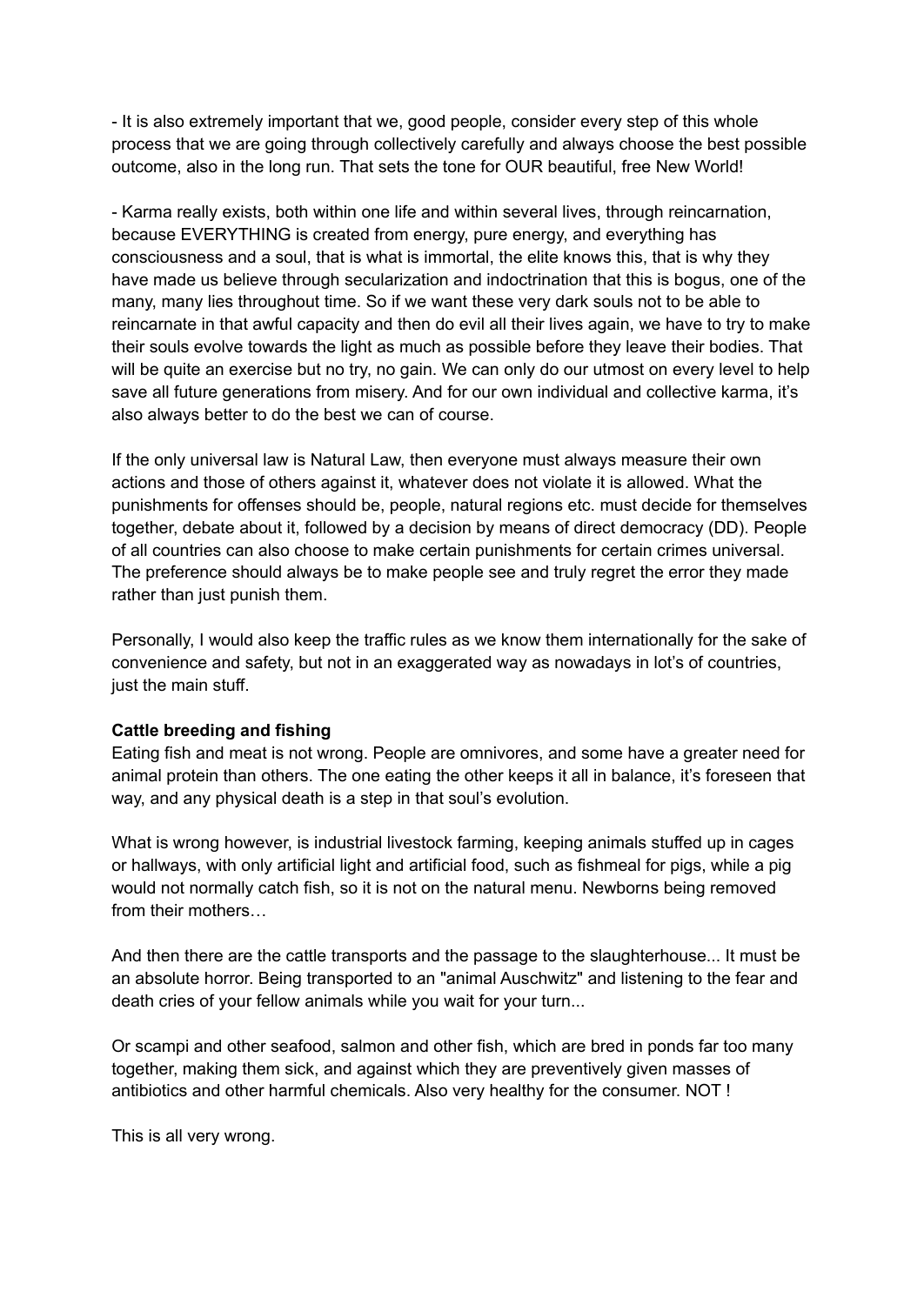Every life deserves respect. Every animal deserves the life you would like to have if you were that animal. Even if you eat it one day, every day that it lives, until the very last moment, that animal has a right to wellbeing, just like humans!

Animals have also been stripped of their totality for a long time, they too are earning models, things that have to make as much money as possible. That is why they have made a food map with meat, eggs, milk, etc. on it, so that everyone would believe that a balanced diet means meat every day and furthermore they have cut the animals into pieces and packaged them, with heaps of it to be found in the meat department everywhere, so that people forget that they are eating an animal. After all, they only see a piece of meat that they buy and prepare.

When people start to see meat as a part of animals again, they will eat less of it. And animals that have had a good life, good nutrition, no stress, etc., are also much more nutritious, so you need less of them. Ideally, all animals should be bred on a small scale, with respect for their natural environment and other needs, and that they live a blissful life until the day they are slaughtered. Close to home, collectively and/or individually organized, but always somewhere they feel comfortable. Without stress!

Then meat no longer needs to be packaged in plastic, just as fruit and vegetables don't need to be, because a pig, for example, is immediately divided and frozen at home.

Sailing fish factories are also a problem. These are gigantic ships that catch tuna and other types of fish in huge quantities (and with their techniques also cause a lot of bycatch and towing damage on the seabed) and where the catch is immediately processed and canned. The parts not fit for human consumption are processed into animal feed.

If there is no longer an industrial herd, then less or no fishmeal is needed to feed that herd. And if the factories have to produce much less and only do it ecologically, the rivers and seas will soon contain lots of fish again and eels without PCBs. And then there will be fish everywhere locally and there will be no need to overexploit nature faster than it can recover, or to use unhealthy farming methods.

And then normal-sized fishing boats that don't cause any damage would suffice.

Wouldn't that be better?

#### **Public Works and Utilities Maintenance**

Road repairs are always needed, so who is going to do that in the free system? In African countries, it is often those who use a road regularly who repair it when it breaks down somewhere. Think of filling pits with earth and stone rubble. Eventually, of course, that is no longer enough. Companies that have the equipment to renew a road will, if they now belong to multinationals, become collective property, the people who know how to do it will no longer have to work for money like everyone else, so who will do it?

There are several options that immediately come to mind:

Start passing on the knowledge immediately to those who want to learn it to contribute in the way they choose to Our Wonderful New World. Normally, people who literally have all the time in the world like to make themselves useful for the collective, because of the good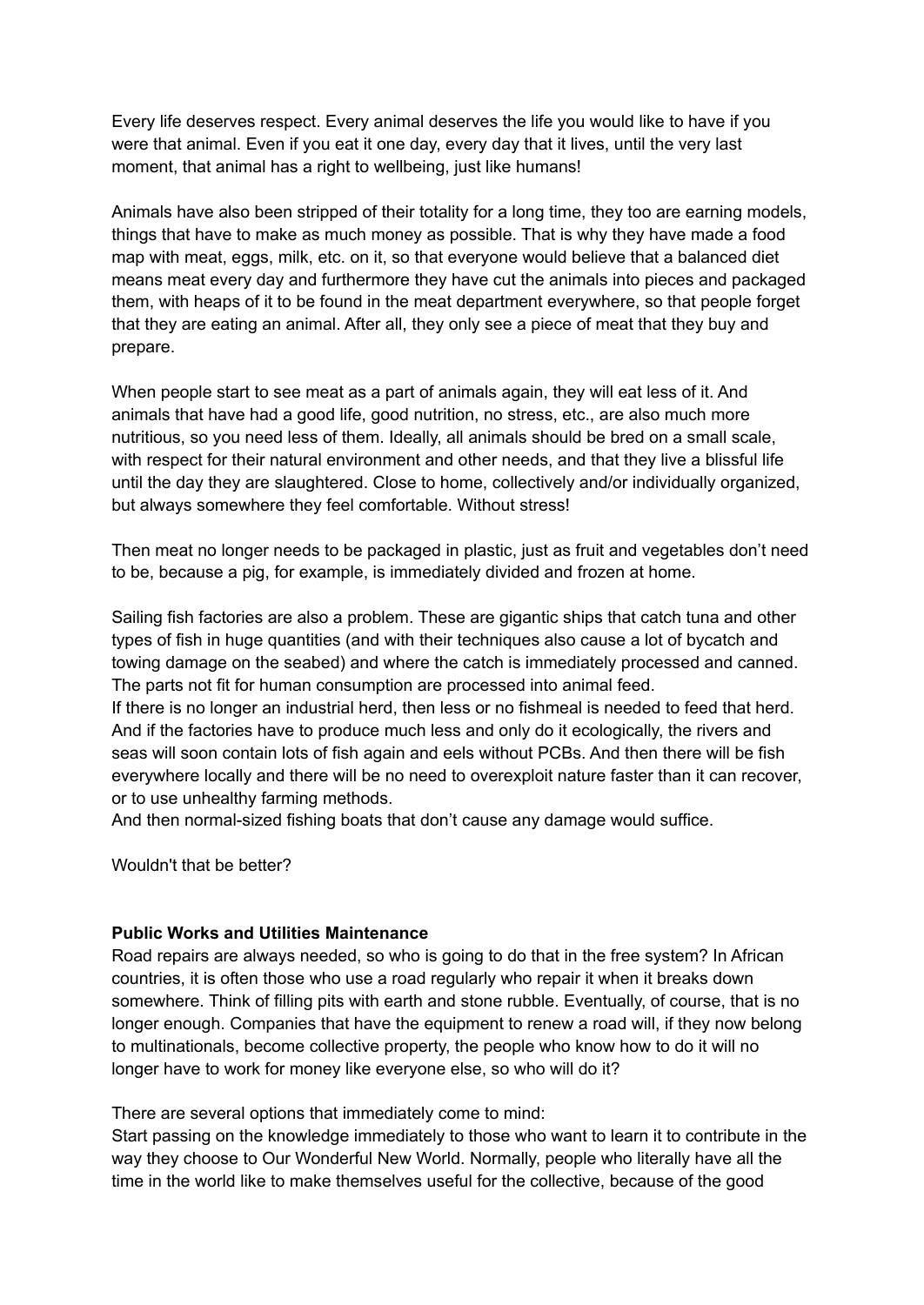feeling that gives, the many volunteers in all sectors clearly demonstrate that. Everyone can learn to do whatever they like from those who already know how to do it and who probably don't mind sharing this knowledge so that they are less and less called upon when something is needed. Many hands make the work light.

A region or country can also choose to produce an exclusive luxury product from a redundant factory for those who maintain the roads, e.g. Ferrari instead of the ordinary cars that everyone has or something like that. Or asking people what they would like in exchange for a certain large job. Something that is not standardly available. Organizing it to be produced is always possible. Always be creatif !

Or by means of direct democracy (DD), agreeing on a rotation of teams within a neighborhood or region, so that everything that is needed is always done if everyone helps out, say, two days a year ?

There are always several possibilities, people have to find out how they prefer to organize themselves, starting at their own doorstep, in their own street, neighborhood, village, region, etc. Giving responsibility to the people ensures that they also take it up, do what they feel they have to do, for one it's this, for another something else, and nothing gives a better feeling than doing something you can do and like to do for others, especially when those others are all people who do that too, each in their own way. That is what life in a community is about and what makes a society.

Just like the old normal, but not for money, just for the good feeling it gives.

#### **Waste processing**

Who will collect the waste? Recycle it?

Here too, first look for maximum automation and people who volunteer for the task. Possibly supplemented by turntables?

Sorting streets where everything goes underground immediately to the production facility who's recycling it? Container parks where what is waste for some and a production raw material for others is sorted by type and collected by those who need it?

Since there will be much less industrial production and no more superfluous packaging, there will be less and less waste.

#### **Tourism**

Getting somewhere else will not be the problem (see community transport). Staying in a hotel is unlikely, as few will feel called to "serve" others, for the concept implies that one is temporarily a servant of the other while **ALL people are equal and NONE are more equal than others.**

I rather see people who like to receive guests making a space available for this purpose and making this known on a regional, national or global platform. In this way, everyone can stay somewhere for a prearranged time, cook their own meal or eat with whoever invites them. The food itself is obtained free of charge from the local distribution point or exchanged for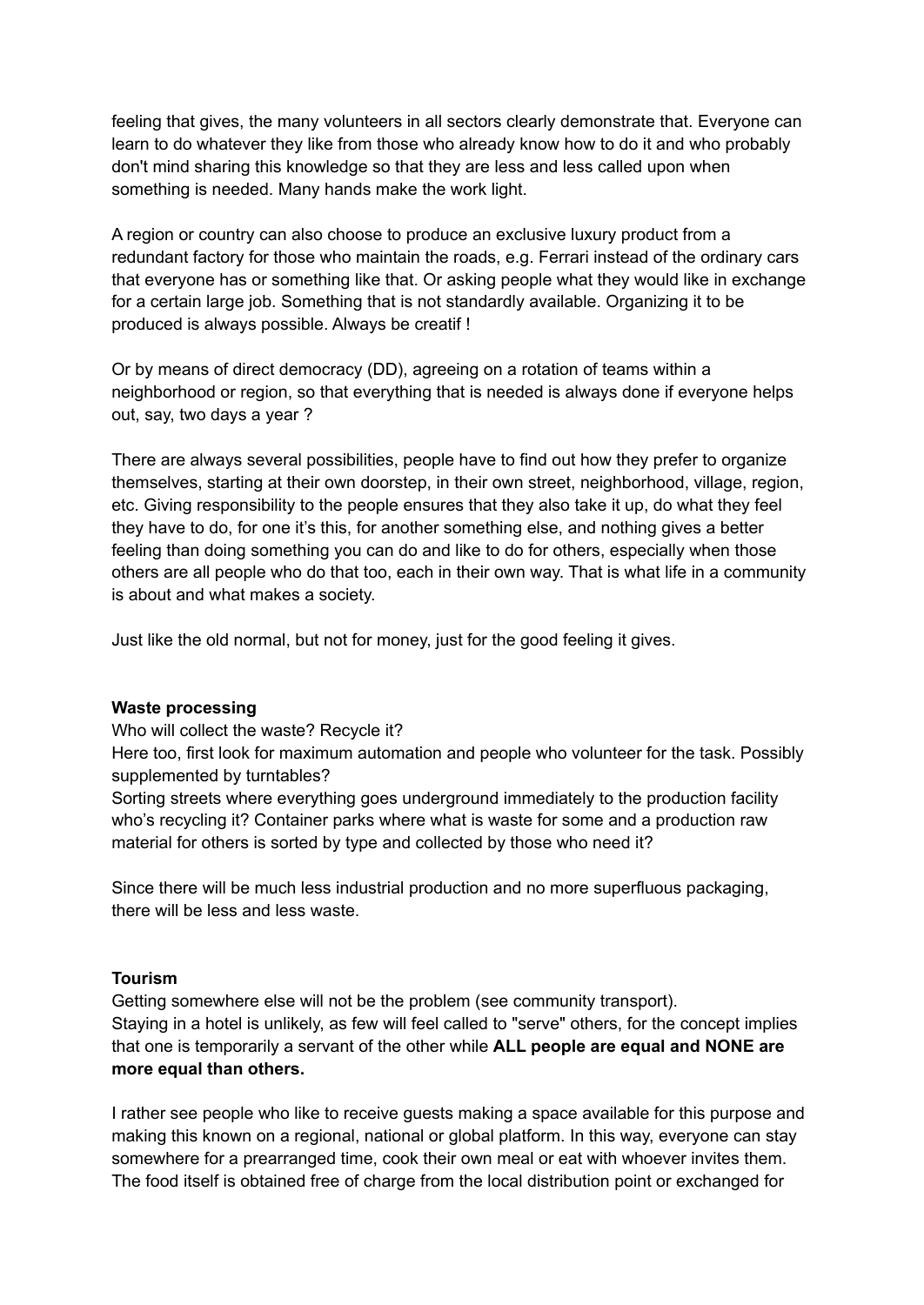things from their culture, as agreed. If one does this everywhere, all the people of the world can eat and sleep everywhere during their discovery on this beautiful planet and her inhabitants. Hospitality instead of trade, when everybody has a good life everywhere, people won't have the urge to migrate any longer.

People who see each other as friends from all over the world, as autonomous peoples that are part of a completely voluntary contribution system that is only meant to let each other live as good and complete life as possible, they grant each other everything, giving is for most people more satisfying than receiving, especially when there is balance and everything happens from the heart.

Since there will be no more profit and power hungry warring elite, there will be peace everywhere, even though this process needs to happen in all heads first, so everywhere real reconstruction can be started through cooperation. No more displaced persons, economic and war refugees, no more dislocated societies and hopefully soon also no more weapons of war anywhere. Also religious wars will come to an end, because there is really no need for that, as will be explained in time. Mutual respect is key, just as in non-religious matters.

#### **World Trade**

Industrial production can take place everywhere, including locally, but there will also be things that are particularly complex to produce and that can only be done in one or a few places in the world because they require very specific facilities. On an international scale, too, one can exchange goodwill, depending on who needs what.

Many crops can grow anywhere, bananas, figs etc. also grow in colder regions in summertimes and when real green technology is used it should be possible to build large greenhouses everywhere where needed to grow more tropical crops locally. In addition, one can exchange, in whatever form one wants, either by proposing a very concrete exchange, or by providing each other with everything needed when needed, on the basis of goodwill and general cooperation.

#### An example:

In very many places in the world there is no sewerage or sanitation, no or hardly any utilities, etc. When people from other places in the world with experience in setting up production facilities help to set this up, provide materials etc. and the local volunteers, who have already signed up online for example, learn how to do it, operate machines etc., how to bring sewers etc. everywhere, build a water purification plant, that kind of things and after a while all these people can pass it on to others, then large areas already get the basic necessities, from where the next things can be done in order of necessity. Take for example the African countryside, villages, secondary towns, now poor districts in capital cities, etc.

Then you can agree to have a certain amount of tropical fruits, coconuts and pineapples or anything else from there sent to certain places for a certain period of time, which can be years. Or you can agree that from time to time or always, they will send their surplus production or part of it, since most plantations also operate on an industrial scale. In that way, everyone everywhere gets everything, because everyone helps each other voluntarily to have it good everywhere and to provide what is needed, according to what they say they need or can provide.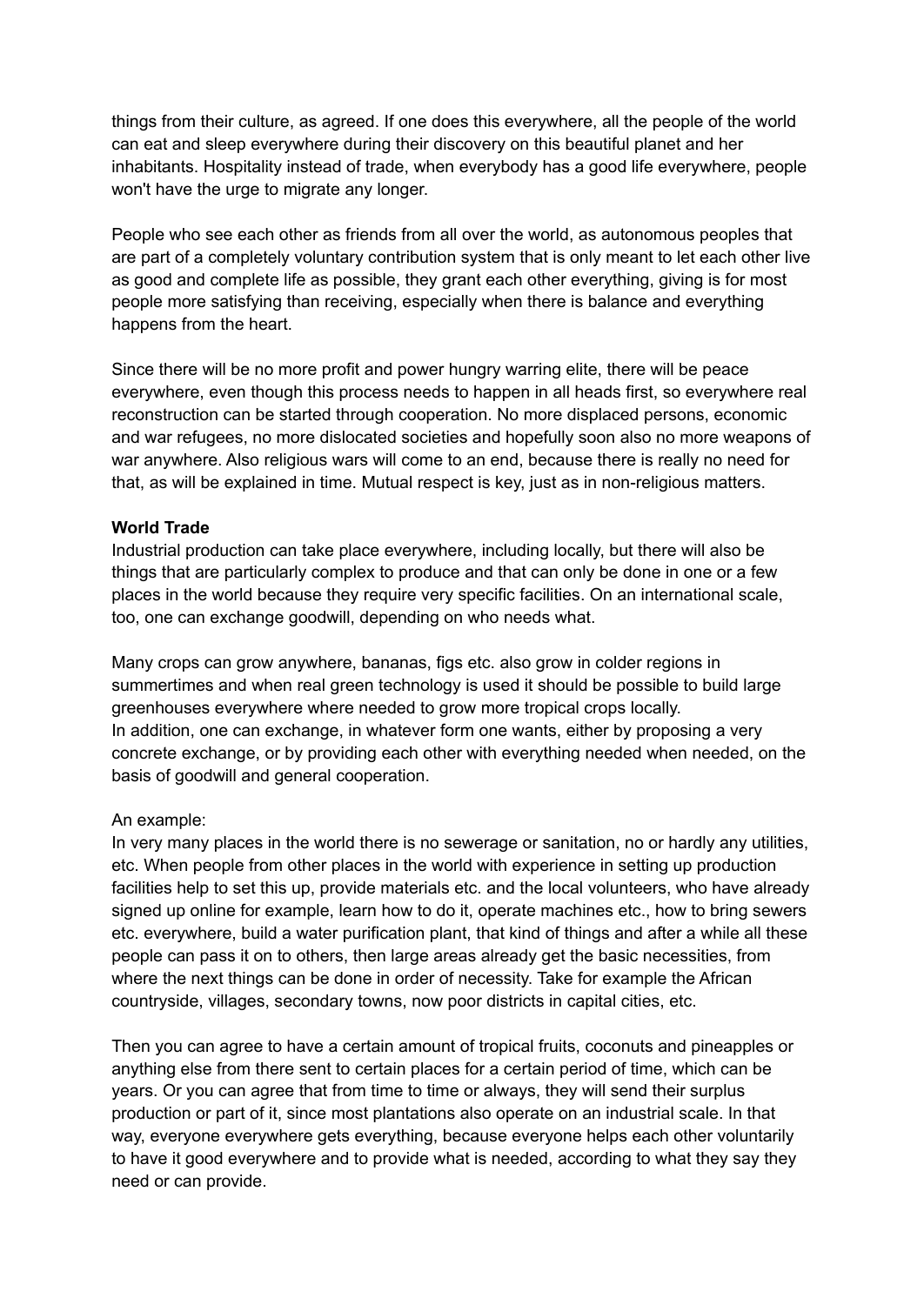Helping each other out creates a completely different dynamic than leaving each other to their fate because there is supposedly no money. In many now so-called poor countries, there are very many valuable resources, even when value is no longer something expressed in money, but because of the need for it to be able to do or make something specific. Things that are now being stolen from the population by the globalists/1% through their corporations and corrupt politicians in order to accumulate financial wealth and power. It is likely that the people from such regions will gladly and much rather share those same things that don't give themselves anything today (or at best earn a pittance with) with those who have helped them to get it easy and good in a way that is also very kind to Mother Earth.

#### **Hospitality Industry**

Inns, where one could spend the night or not, have always existed, in all kinds of forms. The currently industrially produced drinks which turn out to contain toxic substances must be removed or the substances must be replaced by non-toxic alternatives, the rest can simply continue to be produced and distributed as is the case now, to distribution points where anyone can collect their order. Whoever wants to run an inn does so, finds/creates a location for it and offers what he/she has to offer, when and how he/she wants. That too is a social added value to the whole. Even someone who has no catering experience can do this by, for example, placing a few tables and chairs on the pavement in front of the house (leaving enough room for wheelchair users, of course) and offering/putting down whatever they have to share at that moment. Everything is possible, nothing is required.

The same goes for prepared food and lodging and so on.

#### **Care / Healthcare**

Since people in Our Wonderful New World are no longer constantly poisoned with all kinds of things, there will be fewer and fewer sick people, but emergency care will always be necessary, for everyone breaks something, gets cuts or burns at some time or other. In the Western world all medical knowledge is fragmented, i.e. many people who know a lot only about their medical part, which creates a whole industry and waiting lists to get to the right specialists. This can be done differently! Emergency surgical care will always be needed, but it has to be done locally, by people who have been trained to perform fractures, cuts, burns and other non-internal surgery. Like the GP used to do before they became bigpharma salespersons.

Internal operations are different, but there are enough surgeons of all kinds who will also want to use and pass on their skills as being their contribution to Our Wonderful New World, and who themselves can arrive at the best model for their sector if they are no longer restricted by all kinds of institutional rules that must serve mainly to maintain a certain revenue model. If you want people to develop initiatives, you have to allow them the freedom to do so and see what they come up with.

There will undoubtedly be people who will take care of nursing, including the same people who are now working their asses off for crap wages, because that the profession of their choice is also their calling. They will be happy to do it voluntarily and mutually regulated as their contribution to Our Wonderful New World, just as cooperatives of home care nurses are already doing today.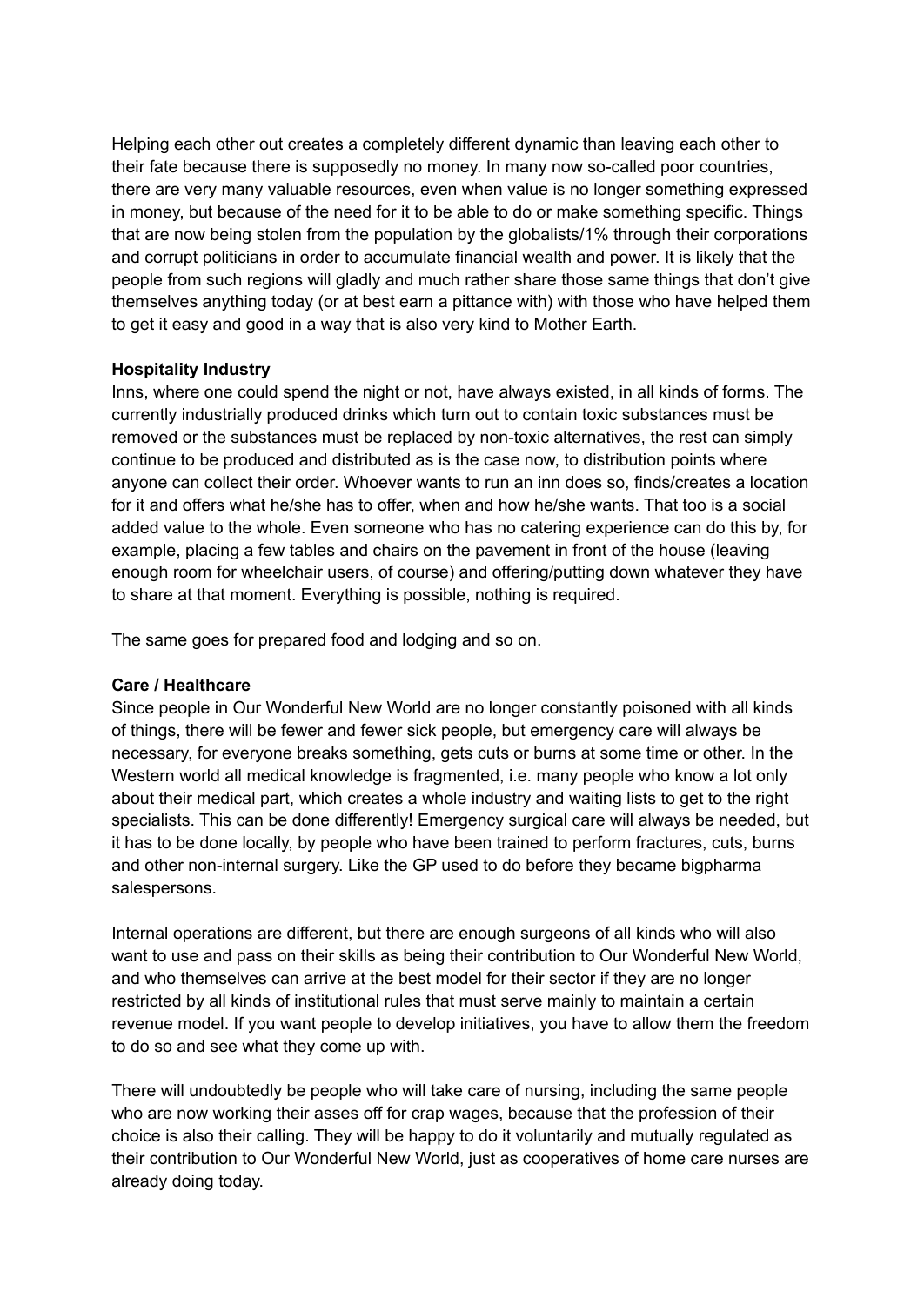#### **Elder Care**

Taking into account human nature and the fact that everyone in Our Wonderful New World decides for themselves how to spend their time, we can expect that family and neighbors will help the elderly to live independently in their own home for as long as possible, by paying regular visits, bringing food,.... In our New Wonderful World, you can ask neighbors or fellow villagers, whether or not via the online village platform, to help you build a room if necessary for children to be able to accommodate their elders . **Where there is a will, there is a way. Just organize it.**

Another option is a form of small and local homes for the elderly, large enough houses, where they live with a few instead of each in loneliness and the family members and other volunteers such as local residents in turn take care of everything, spend the day or night, come for a chat, play a card, let the dog say hello etc. etc. Like organizing joint childcare in a natural, organic community, but for the elderly. This is already happening with volunteers, e.g. for lonely people, people with early dementia, palliatives, etc.

You may think that this gives too much uncertainty but if we start centralizing things, the local connection falls away, nobody needs to care about anything anymore or take responsibility themselves, because the state regulates everything. And that is only possible if we collectively contribute to that state, which would mean that we would have to work again to be able to meet the contribution/taxes, which in turn would mean that we would have to spin around again like a hamster in a treadmill and that those who then form "the state" would again make uniform decisions for all the others, centrally, we do it this way. We have decided so. And we can all see now what that has led to in the end. That really must be avoided at all costs.

**We want real freedom, and real well-being, for everyone.** So we will have to be creative in our solutions, which we will come up with to the best of our ability as free people. Just as I have already come up with some as an example.

Everything has a ripple effect and is both cause and effect. If we take away the root causes, the consequences will fall away too, and something else will take their place. And that will be something good as our hearts will be full of the feeling of real freedom, of hope for ourselves and our children and grandchildren for the first time ever. Confidence in the future if we really do the best we can on each level.

I hope I have made the picture of what Our Wonderful New World can look like clear enough for everyone to see. Below I will gradually add to it with thoughts, a page link with reactions, thoughts of others and the answers to these will also be added when possible.

Make the image of Our Wonderful New World your own and spread it further, the sooner the great masses worldwide will really see it, as well as the way towards it, so neutralizing and making money superfluous, and we can set a date to pull the plug, the sooner we will all be truly free! I trust we will find out through digital buzz when just about everyone or enough people are ready.